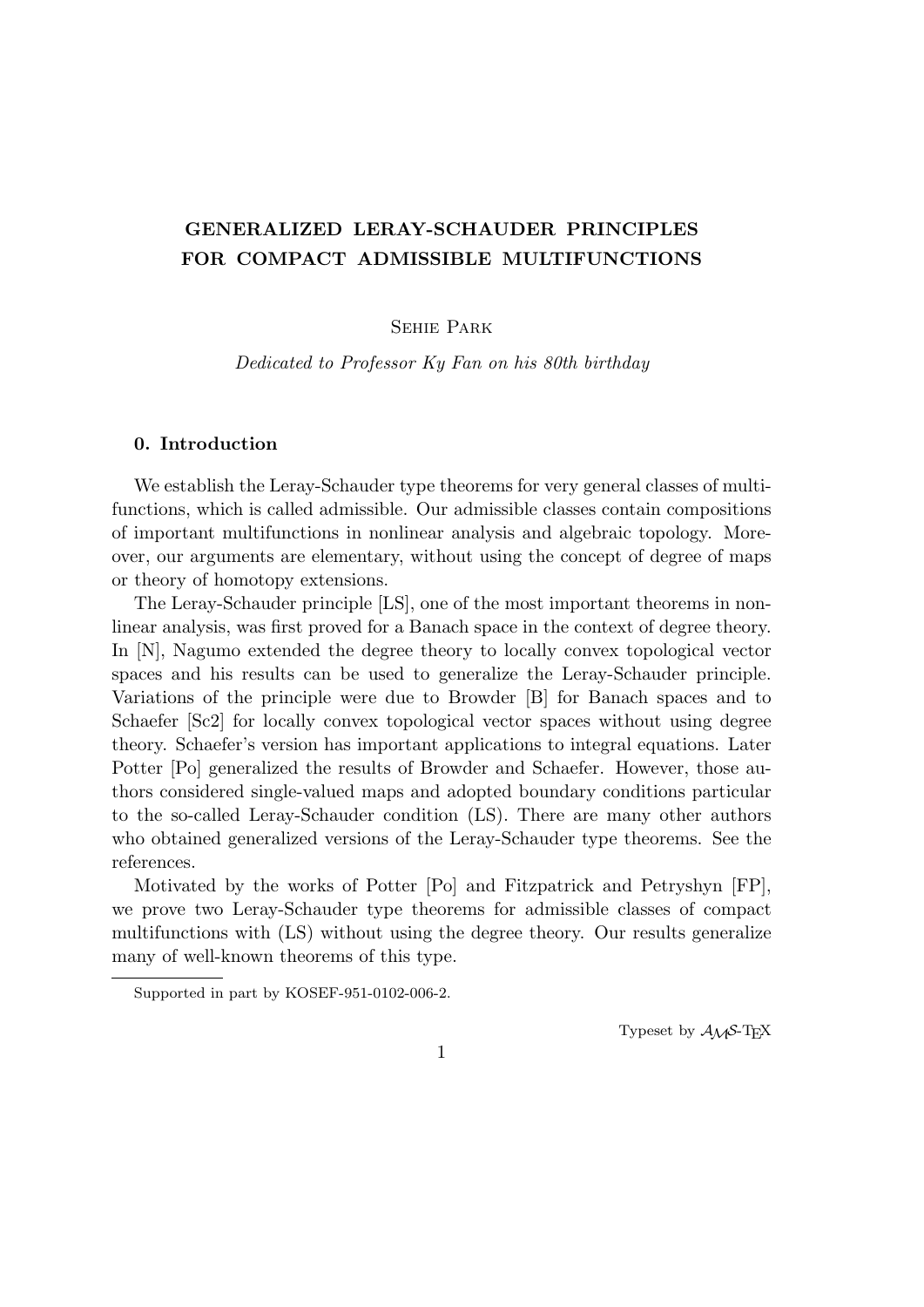### **1. Preliminaries**

A *multifunction* or *map*  $F: X \to 2^Y$  is a function from a set X into the set 2<sup>*Y*</sup> of nonempty subsets of *Y*; that is, a function with the *values*  $Fx \subset Y$  for  $x \in X$  and the *fibers*  $F^{-}y = \{x \in X : y \in Fx\}$  for  $y \in Y$ . For  $A \subset X$ , let  $F(A) = \bigcup \{Fx : x \in A\}$ . A map  $F: X \to 2^Y$  is *compact* provided  $F(X)$  is contained in a compact subset of *Y*. For any  $B \subset Y$ , the *(lower) inverse* of *B* under *F* is defined by

$$
F^{-}(B) = \{ x \in X : Fx \cap B \neq \emptyset \}.
$$

Given two maps  $F: X \to 2^Y$  and  $G: Y \to 2^Z$ , the *composition*  $GF: X \to 2^Z$  is defined by  $(GF)x = G(Fx)$  for  $x \in X$ .

For topological spaces *X* and *Y*, a map  $F: X \to 2^Y$  is upper semicontinuous (u.s.c.) if, for each closed set  $B \subset Y$ ,  $F^{-}(B)$  is closed in *X*.

Note that compositions of u.s.c. maps are u.s.c. and that the image of a compact set under an u.s.c. map with compact values is compact.

Let  $\overline{\phantom{a}}$ , Int, and Bd denote the closure, interior, and boundary, resp.

In the sequel, a t.v.s. means a Hausdorff topological vector space. In a t.v.s., a convex hull of any finite subsets will be called a *polytope*.

Given a class X of maps,  $X(X, Y)$  denotes the set of maps  $F: X \to 2^Y$  belonging to  $X$ , and  $X_c$  the set of finite compositions of maps in  $X$ .

A class  $\mathfrak A$  of maps is one satisfying the following properties:

- (i)  $\mathfrak A$  contains the class  $\mathbb C$  of (single-valued) continuous functions;
- (ii) each  $F \in \mathfrak{A}_c$  is u.s.c. and compact-valued; and

(iii) for any polytope *P*, each  $F \in \mathfrak{A}_{c}(P, P)$  has a fixed point.

Examples of  $\mathfrak A$  are  $\mathbb C$ , the Kakutani maps  $\mathbb K$  (with convex values), the Aronszajn maps M (with  $R_\delta$  values), the acyclic maps V (with acyclic values), the O'Neill maps N (with values consisting of one or *m* acyclic components, where *m* is fixed), the approachable maps  $A$  in a t.v.s., admissible maps in the sense of G $\acute{o}$ rniewicz, permissible maps of Dzedzej, and others. For details, see [Gr3] and [PK].

We introduce two more classes:

 $F \in \mathfrak{A}_c^{\sigma}(X, Y) \Longleftrightarrow$  for any *σ*-compact subset *K* of *X*, there is an  $\tilde{F} \in \mathfrak{A}_c(K, Y)$ such that  $Fx \subset Fx$  for each  $x \in K$ .

 $F \in \mathfrak{A}_c^{\kappa}(X, Y) \Longleftrightarrow$  for any compact subset *K* of *X*, there is an  $\tilde{F} \in \mathfrak{A}_c(K, Y)$ such that  $Fx \subset Fx$  for each  $x \in K$ .

Note that  $\mathfrak{A} \subset \mathfrak{A}_c \subset \mathfrak{A}_c^{\sigma} \subset \mathfrak{A}_c^{\kappa}$ . Any class  $\mathfrak{A}_c^{\kappa}$  will be called *admissible*. For details and examples, see [P1, PK].

Recently, the following is due to the author [P2, Theorem 4]:

2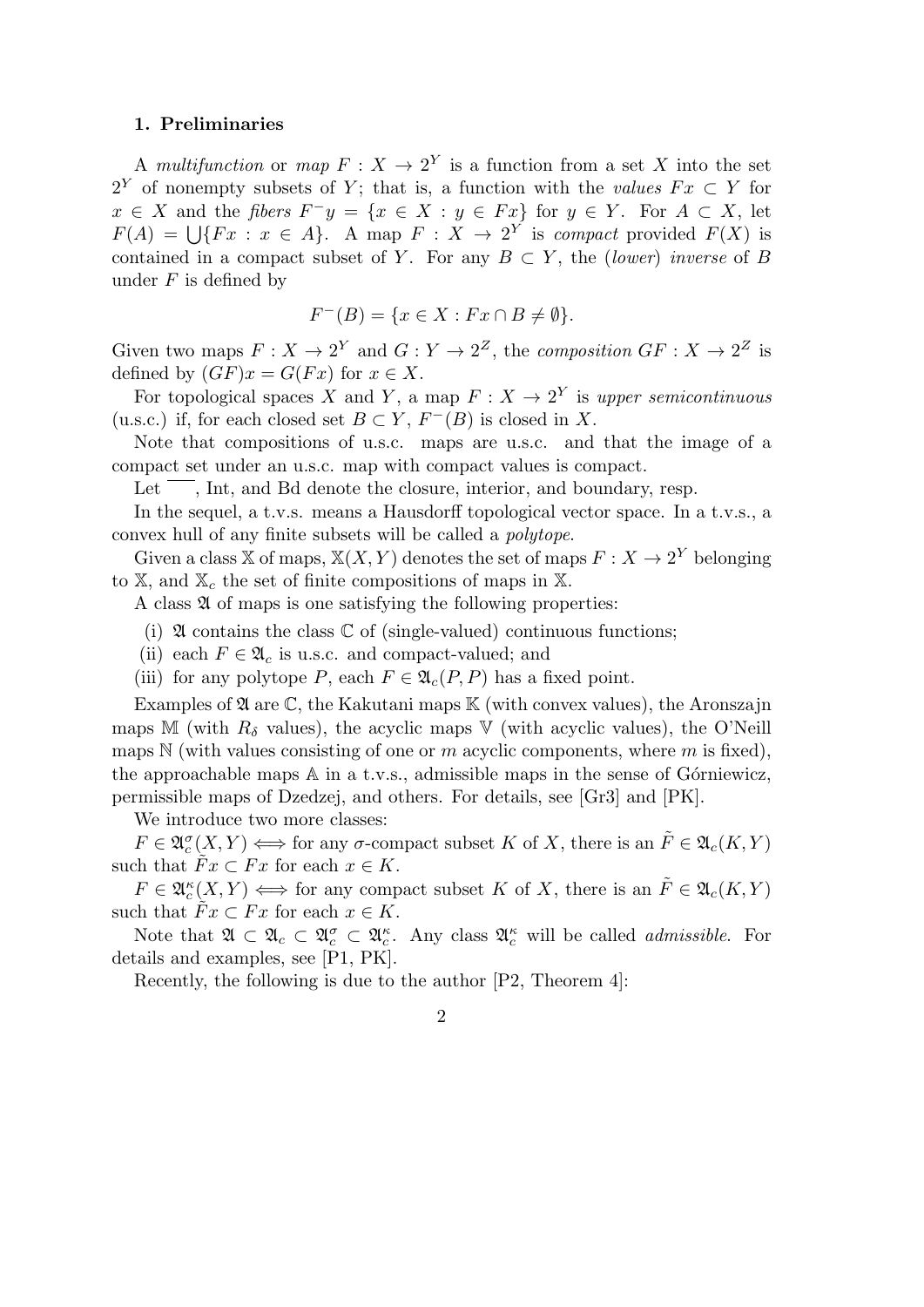**Theorem 1.** *Let X be a nonempty convex subset of a locally convex t.v.s. E, and*  $F \in \mathfrak{A}_c^{\sigma}(X,X)$ *.* If *F* is compact, then *F* has a fixed point.

### **2. Main Results**

In this section, we prove two Leray-Schauder type theorems for compact admissible maps.

The following is a fixed point theorem for compact admissible maps satisfying the Leray-Schauder boundary condition:

**Theorem 2.** *Let E be a locally convex t.v.s., U a convex neighborhood of the origin 0 of E, and X a convex subset of E containing 0. Then any compact map*  $F \in \mathfrak{A}_c^{\sigma}(\overline{U} \cap X, X)$  *satisfying* 

 $(LS) \, Fx \cap {\lambda x : \lambda > 1} = \emptyset \text{ for each } x \in BdxU$ *has a fixed point.*

*Proof.* Let *p* be the Minkowski functional of *U*. Since  $0 \in \text{Int } U$ , *p* is continuous. Define  $r : E \to \overline{U}$  by  $r(x) = x$  for  $x \in \overline{U}$  and  $r(x) = p(x)^{-1}x$  for  $x \notin \overline{U}$ ; that is,

$$
r(x) = [\max\{1, p(x)\}]^{-1}x
$$
 for  $x \in E$ .

Then *r* is a continuous retraction of *E* onto  $\overline{U}$ . Moreover, since *X* is convex and  $0 \in X$ , we have  $r(X) \subset X$  and  $r(F(\overline{U} \cap X)) \subset \overline{U} \cap X$ . Define  $G = rF$ . Then  $G \in \mathfrak{A}_c^{\sigma}(\overline{U} \cap X, \overline{U} \cap X)$  and is compact. Therefore, by Theorem 1, there exists an *x* ∈  $\overline{U}$  ∩ *X* such that *x* ∈ *Gx*; that is, *x* = *r*(*y*) for some *y* ∈ *Fx*. There are two possibilities: (i)  $x \in \text{Int } U$  or (ii)  $x \in \text{Bd}_X U$ .

Suppose (i) holds. Then

$$
1 > p(x) = p(r(y)) = [\max\{1, p(y)\}]^{-1} p(y).
$$

Hence  $p(y) < 1$  and this implies  $r(y) = y$ . Then  $x = r(y) = y \in Fx$ .

Suppose (ii) holds. Then

$$
1 = p(x) = p(r(y)) = [\max\{1, p(y)\}]^{-1} p(y).
$$

If  $p(y) < 1$ , we have a contradiction. If  $p(y) > 1$ , then  $x = r(y) = p(y)^{-1}y$ and  $y = p(y)x$ . This contradicts (LS). Thus  $p(y) = 1$ , so that  $r(y) = y$  and  $x = r(y) = y \in Fx$ . This completes our proof.

3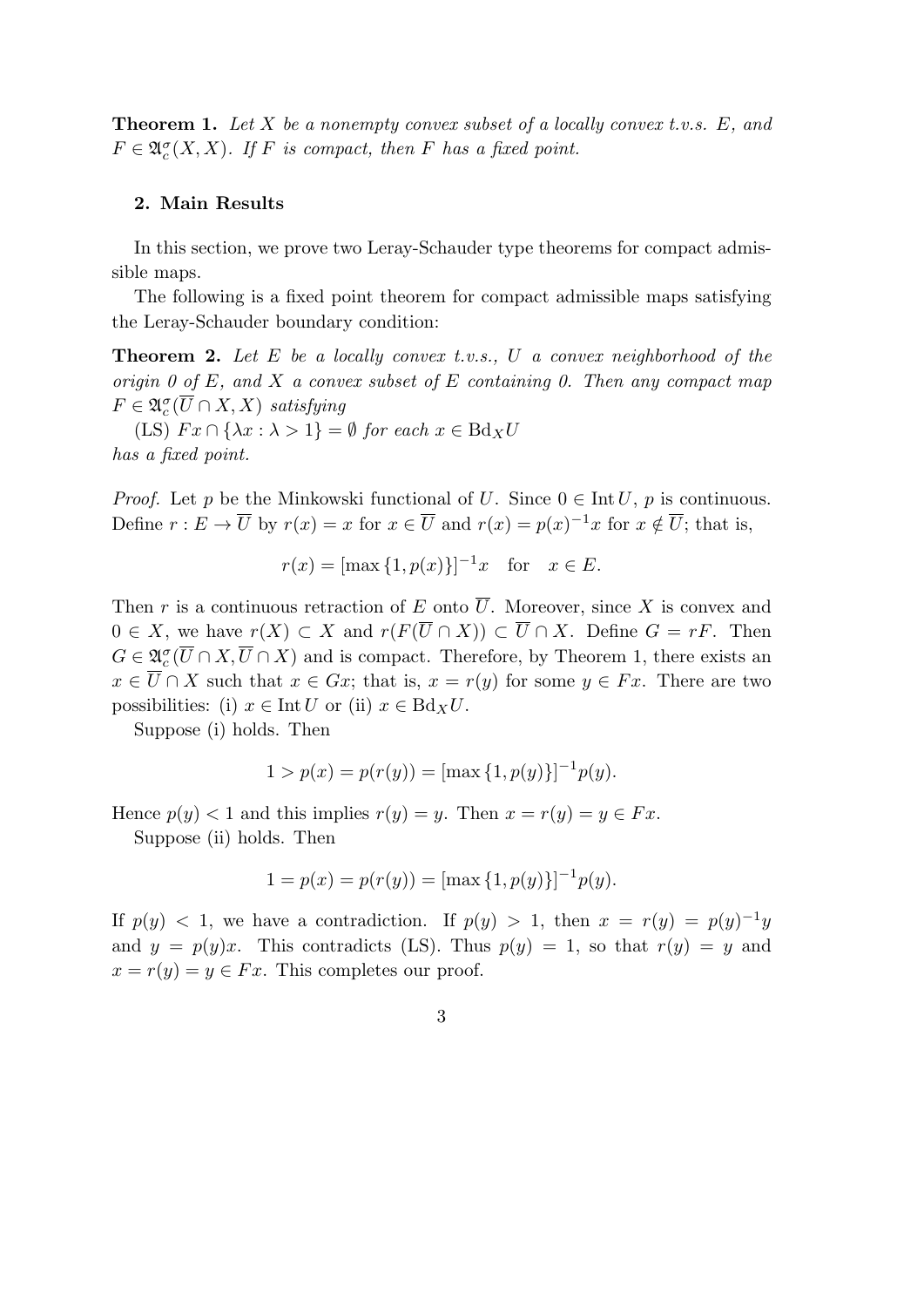**Particular Forms.** 1. For the case  $X = E$ , Theorem 2 extends earlier works of Schaefer [Sc2], Granas [Gr1], Yamamuro [Y], Kaniel [Kn], Powers [Pw], Potter [Po], Ma [M], Martelli [Mr], Furi-Martelli [FM], Reich [R], and Park [P2] for particular classes in  $\mathfrak{A}_{c}^{\sigma}$ .

2. For the case *X* is not necessarily equal to *E*, Theorem 2 also includes earlier works of Fitzpatrick-Petryshyn [FP], Hahn [H], Granas [Gr2], Górniewicz-Granas-Kryszewski [GGK], and Kaczynski-Wu [KW].

3. Recently, Granas [G3, Theorems 2.2 and 2.3] obtained Theorem 2 for normed vector spaces for the case  $X = E$ . He also gave possible generalizations of Theorem 2 to coincidence theorems and others.

The following type of theorems are usually known as the Leray-Schauder principle:

**Theorem 3.** *Let E be a locally convex t.v.s., U a convex neighborhood of the origin* 0 *of E,* and *X a convex subset of E containing* 0*.* Let  $H \in \mathfrak{A}_{c}([0,1] \times (\overline{U} \cap X), X)$ *be a compact map such that*

 $(1)$   $x \notin H(t, x)$  for  $t \in [0, 1)$  and  $x \in Bdx$ *U*; and

 $(2)$   $H(0, x) \cap {\lambda x : \lambda > 1} = \emptyset$  *for*  $x \in \text{Bd}_X U$ .

*Then there is a*  $z \in \overline{U} \cap X$  *such that*  $z \in H(1, z)$ *.* 

*Proof.* Consider the maps  $H_n: \overline{U} \cap X \to 2^X$ ,  $n = 1, 2, \ldots$ , defined by

$$
H_n x = \begin{cases} H((1 - p(x))/\varepsilon_n, x/p(x)), & 1 - \varepsilon_n \le p(x) \le 1 \\ H(1, x/(1 - \varepsilon_n)), & p(x) < 1 - \varepsilon_n, \end{cases}
$$

where *p* is the Minkowski functional of *U* and  $\{\varepsilon_n\}$  is a sequence of real numbers such that  $\varepsilon_n \to 0$  as  $n \to \infty$  and  $0 < \varepsilon_n < 1/2$  for all *n*.

For each *n*, it is clear that  $H_n \in \mathfrak{A}_c(\overline{U} \cap X, X)$  and is compact. Also note that (2) implies

 $(LS)$   $H_n x \cap {\lambda x : \lambda > 1} = \emptyset$  for each  $x \in Bd_X U$ .

Now by Theorem 2, for each *n*, there exists a  $y_n \in \overline{U} \cap X$  such that  $y_n \in H_n y_n$ . Note that all  $y_n$  belong to the range of  $H$ , which is relatively compact. Let  $z$  be a cluster point of  $\{y_n\}$ . Since  $\overline{U} \cap X$  is closed, we have  $z \in \overline{U} \cap X$ . Suppose that infinitely many *y<sup>n</sup>* satisfy

(\*)  
\n
$$
1 \ge p(y_n) \ge 1 - \varepsilon_n.
$$
\n
$$
4
$$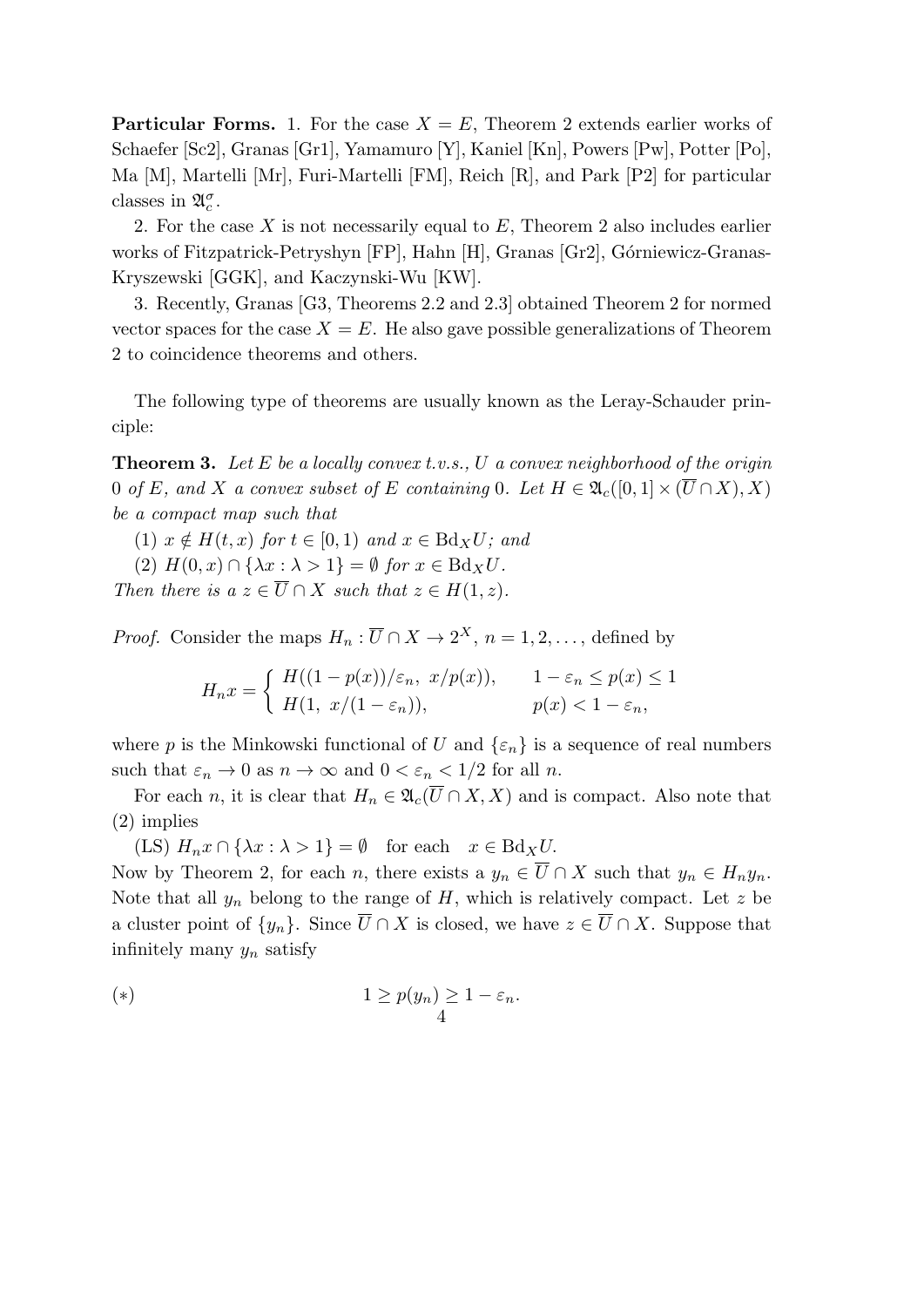Without loss of generality, we may suppose that this is true for all *n*, and that

$$
t_n = (1 - p(y_n))/\varepsilon_n \to t \in [0, 1]
$$
 as  $n \to \infty$ .

Since  $p(y_n) \to 1$ , the point  $(t, z, z)$  is a cluster point of the sequence  $\{(t_n, y_n/p(y_n),$  $y_n$ } in  $[0,1] \times (\overline{U} \cap X) \times (\overline{U} \cap X)$ . Since *H* is u.s.c. and compact, it has the closed graph. Hence,  $y_n \in H(t_n, y_n/p(y_n))$  implies  $z \in H(t, z)$ . This contradicts (1) since  $p(z) = \lim p(y_n) = 1$ , so that  $z \in Bd_X\overline{U}$ .

Thus (\*) is false and we may assume that  $p(y_n) < 1 - \varepsilon_n$  for all *n*. Since  $1 - \varepsilon_n$  → 1 as  $n \to \infty$ ,  $y_n \in H(1, y_n/(1 - \varepsilon_n))$  implies  $z \in H(1, z)$  by the closedness of the graph of *H*. This completes our proof.

**Particular Forms.** For  $X = E$ , we have the following particular forms of Theorem 3.

1. The origin of Theorem 3 is essentially due to Leray and Schauder [LS] for a Banach space *E* and  $f \in \mathbb{C}$  in the context of degree theory.

2. Browder [B, Lemma 24] obtained a very particular form of Theorem 3 for a Banach space *E* and  $F = f \in \mathbb{C}$  with the boundary condition:

 $(2)'$   $f(0, x) = 0$  for all  $x \in U$ .

3. Potter [Po, Theorem] extended Browder's result for the boundary condition:  $(2)''$   $f(\{0\} \times \text{Bd} U) \subset \overline{U}$ .

From Theorem 3, we obtain the following:

**Corollary 3.1.** Let E be a locally convex t.v.s. and  $F \in \mathfrak{A}_c(E, E)$  a compact map *such that*

 $(*)$  *H*  $\in \mathfrak{A}_{c}([0,1] \times E, E),$  where

$$
H(t, x) = tFx \quad for \quad t \in [0, 1] \quad and \quad x \in E.
$$

*Then either, for each*  $\lambda \in (0,1)$ *, there exists an*  $x \in E$  *such that*  $x \in \lambda Fx$ *; or the set*  $A := \{x \in E : x \in \mu F x \text{ for some } \mu \in (0,1)\}$  *is not bounded.* 

*Proof.* Let  $\lambda \in (0,1)$  and  $G := \lambda F$  defind by  $Gx = \lambda Fx$  for  $x \in E$ . Suppose that *A* is bounded. Then for any open convex neighborhood *V* , there exists an *r >* 0 such that  $U := rV \supset A$ . Define  $H \in \mathfrak{A}_{c}([0,1] \times \overline{U}, E)$  by

$$
H(t, x) = tGx \quad \text{for} \quad t \in [0, 1] \text{ and } x \in \overline{U}.
$$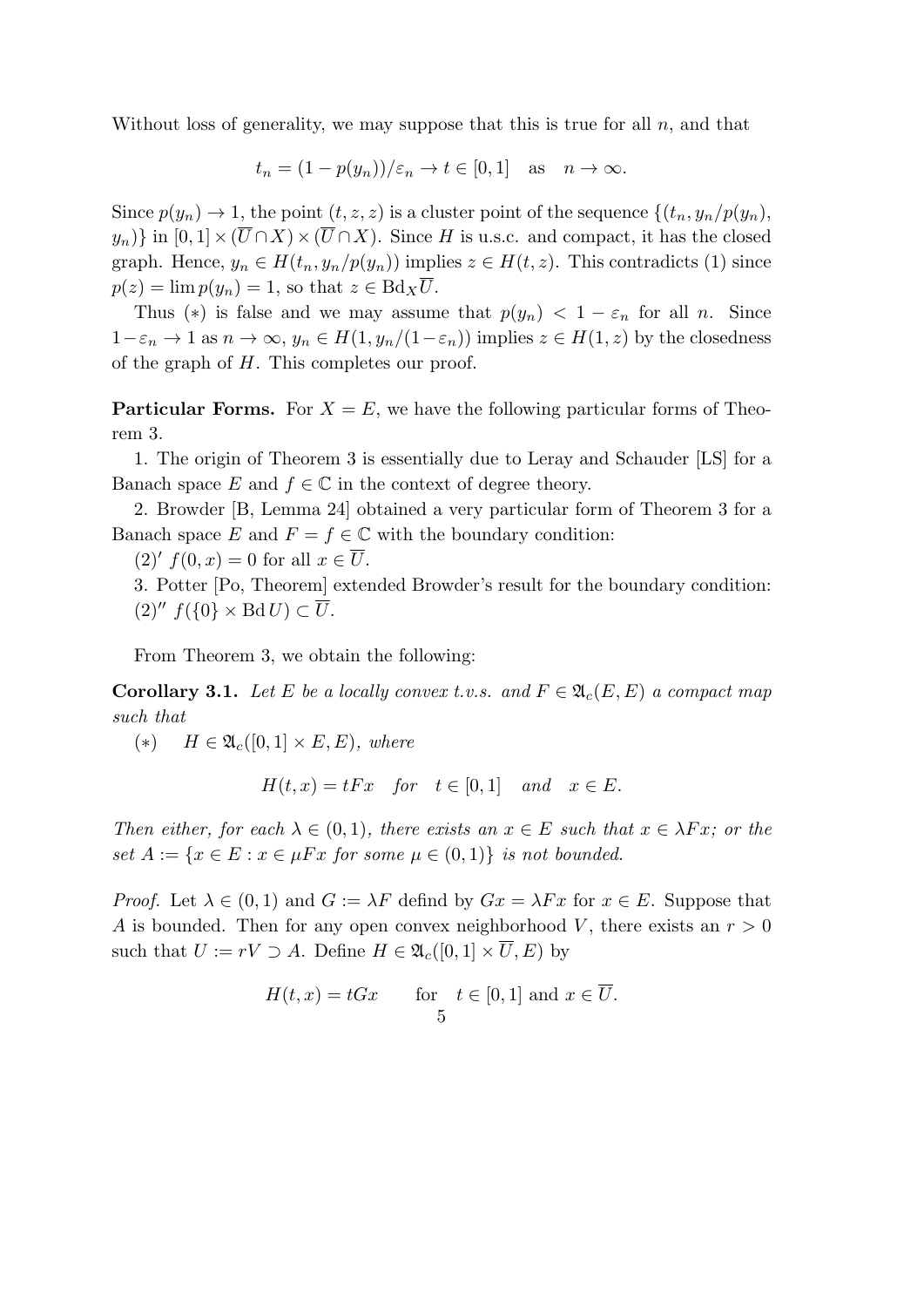Then *H* is compact. Now we apply Theorem 3 with  $X = E$  and  $F = G$ . We claim that

 $(1)$   $x \notin H(t, x)$  for  $t \in [0, 1)$  and  $x \in \text{Bd} U$ .

In fact, if  $x \in H(t, x) = tGx = (t\lambda)Fx$  for some  $t \in (0, 1)$ , then  $t\lambda \in (0, 1)$  and  $x \in A \subset U$ . Since *U* is open, we should have  $x \notin BdU$ . On the other hand, if  $x \in H(0, x) = \{0\}$ , then  $x \notin \text{Bd} U$ .

 $(2)$   $H(0, x) \cap {\lambda x : \lambda > 1} = \emptyset$  for  $x \in \text{Bd} U$ .

In fact,  $H(0, x) = \{0\}$ . Since  $x \in \text{Bd } U$  and U is open, we have  $x \neq 0$  and  $\lambda x \neq 0$  for  $\lambda > 1$ .

Therefore, by Theorem 3, there is a  $z \in \overline{U}$  such that  $z \in H(1, z) = Gx$ . This completes our proof.

**Particular Forms.** 1. Schaefer [Sc1] first obtained Corollary 3.1 for a complete locally convex t.v.s. *E* and a completely continuous map  $\psi : E \to E$  (that is,  $\psi$ is continuous and  $\overline{\psi(nU)}$  is compact for each neighborhood *U* of 0 and for each  $n = 1, 2, \ldots$ .

2. For  $F \in \mathbb{K}(E, E)$ , Corollary 3.1 is due to Šeda [Se, Theorem 2].

From the proof of Corollary 3.1, we have the following:

**Corollary 3.2.** *Let E, F, and H be the same as in Corollary 3.1. Then either there exists a fixed point of F*; or the set  $\{x \in E : x \in \mu Fx \text{ for some } \mu \in (0,1)\}$  is *not bounded.*

Particular Form. Górniewicz, Granas, and Kryszewski [GGK, Corollaire 2] obtained Corollary 3.2 for a normed vector space *E* and a compact map  $F: E \to 2^E$ such that  $F|_A \in M_c(A, E)$  for each bounded subset *A* of *E*.

6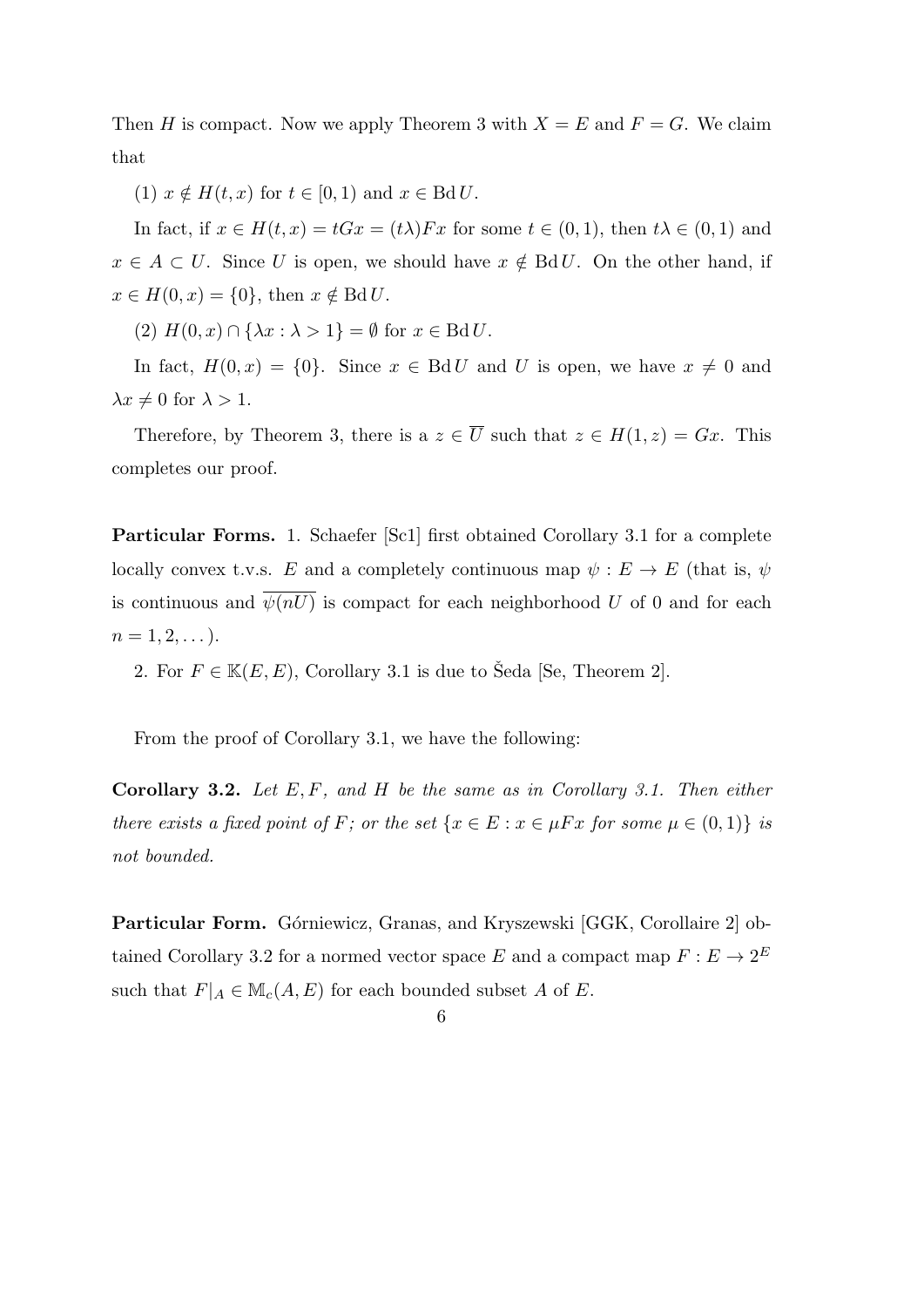#### **REFERENCES**

- [B] F.E. Browder, *Problèmes Non-Linéaires*, Sém. Math. Supér., Pres. Univ. Montréal, 1966.
- [FP] P. M. Fitzpatrick and W. V. Petryshyn, *Fixed point theorems and the fixed point index for multivalued mappings in cons*, J. London Math. Soc. (2) **12** (1975), 75–85.
- [FM] M.Furi and M.Martelli, *A degree for a class of acyclic-valued vector fields in Banach spaces*, Ann. Scuola Norm. Sup. Pisa (4) **1** (1974), 301–310 (1975).
- [GGK] L. G´orniewicz, A. Granas et W. Kryszewski, *Sur la m´ethode de l'homotopie dans la théorie des points fixes pour las applications multivoques (Partie 1: Transversalité topologique),* C. R. Acad. Sci. Paris **307** (1988), 489–492.
- [Gr1] A. Granas, *Theorems on antipodes and theorems on fixed points for a certain class of multi-valued mappings in Banach spaces*, Bull. Acad. Polon. Sci. **7** (1959), 271–275.
- [Gr2] , *Sur la méthode de continuité de Poincaré*, C. R. Acad. Sci. Paris 282 (1976), 983–985.
- [Gr3] , *On the Leray-Schauder alternative*, Top. Meth. Nonlinear Anal. **2** (1993), 225– 231.
- [H] S. Hahn, *Fixpunktsätze für mengenwertige Abbildungen in lokalconvexen Räumen*, Math. Nach. **73** (1976), 269–283.
- [KW] T. Kaczynski and J. Wu, *A topological transverselity theorem for multi-valued maps in locally convex spaces with applications to neutral equations*, Canad. J. Math. **44** (1992), 1003–1013.
- [Kn] S. Kaniel, *Quasi-compact non-linear operators in Banach space and applications*, Arch. Rational Mech. Anal. **20** (1965), 259–278.
- [LS] J. Leray and J. Schauder, *Topologie et ´equations fonctionnelles*, Ann. Ecole Norm. Sup. **3** (1934), 45–78.
- [M] T.-W. Ma, *Toplogical degrees of set-valued compact fields in locally convex spaces*, Dissertationes Math. **92**, 1972, pp.43.
- [Mr] M. Martelli, *Some results concerning multi-valued mappings defined in Banach spaces*, Atti Accad. Naz. Lincei Rend **54** (1973), 865–871.
- [N] M. Nagumo, *Degree of a mapping in a convex linear space*, Amer. J. Math. **73** (1951), 497–510.
- [P1] Sehie Park, *Fixed point theory of multifunctions in topological vector spaces*, II, J. Korean Math. Soc., **30** (1993), 413–431.
- [P2] , *Foundations of the KKM theory via coincidences of composites of upper semicontinuous maps*, J. Korean Math. Soc. **31** (1994), 493–519.
- [PK] S. Park and H. Kim, *Admissible classes of multifunctions on generalized convex spaces*, Proc. Coll. Natur. Sci., Seoul Nat. U. **18** (1993), 1–21.
- [Po] A. J. B. Potter, *An elementary version of the Leray-Schauder theorem*, J. London Math. Soc. (2) **5** (1972), 414–416.
- [Pw] M.J. Powers, *Lefschetz fixed point theorems for multi-valued maps*, Lect. Note Math. **151**, Springer-Verlag, Berlin-Heidelberg-New York, 1970, pp.74–81.
- [R] S. Reich, *A remark on set-valued mappings that satisfy the Leray-Schauder conditions*, Atti. Acad. Naz. Lincei **61** (1976), 193–194; II, **66** (1979), 1–2.
- [Sc1] H. Schaefer, *Uber die Methode der a priori Schranken ¨* , Math. Ann. **129** (1955), 415–416.
- [Sc2] , *Neue Existenzs¨atze in der Theorie nichtlinearer Integralgleichungen*, Ber. Verh. Sächs. Akad. Wiss. Leipzig Math.-Natur. Kl. 101 (1955), no.7, 40pp.
	- 7